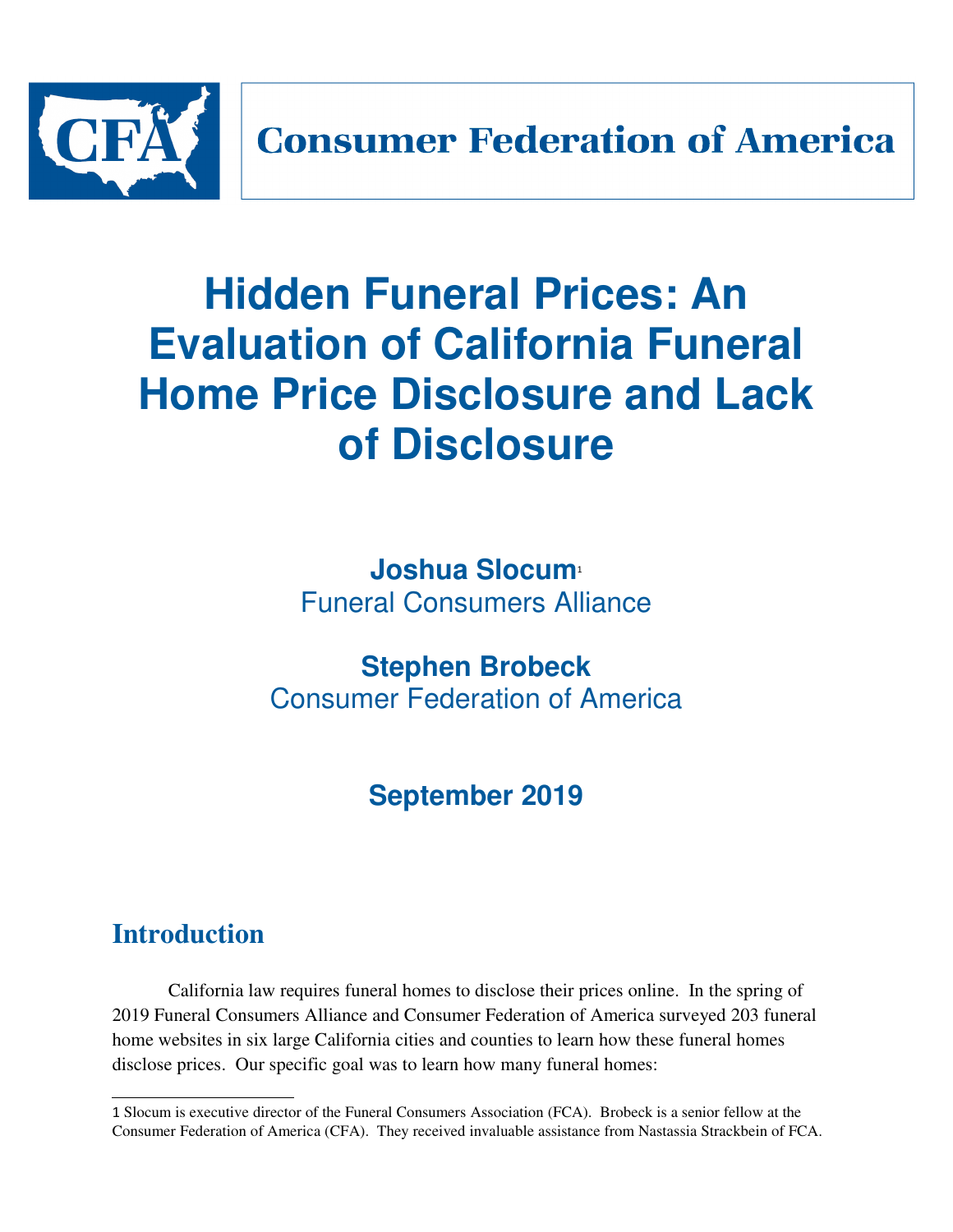- displayed their complete price and service lists in a prominent way on their website,
- made their complete price list, while not prominent, at least visible to site-visitors,
- hid or obfuscated their complete price list, or
- apparently violated California law through no price disclosure.

Since 1984, the Federal Trade Commission's "Funeral Rule" has required funeral homes to give consumers a printed, itemized list of prices and services, called a General Price List (GPL), before the funeral arrangements are discussed. The Rule also requires funeral homes to allow customers to pick services and goods item by item. Funeral homes may not offer or advertise only packages, as they had before the Rule's enactment. In addition, the General Price List must disclose to consumers the specific rights they have under the Funeral Rule, using verbatim language from the FTC to ensure clarity.

California is the first and only state so far to require any form of price or service disclosure on a funeral home's website. A law enacted in 2013 (SB658) requires funeral homes to do one of two things: 1. Post a complete General Price List on their website or 2. List 16 kinds of services and merchandise available, as defined by the Funeral Rule, along with a note that says, "A General Price List is available on request".<sup>2</sup> In addition, the law does not define what "available on request" means, and does not require the funeral home to provide that price list electronically or by mail. A key goal of this report is to identify those funeral homes that use this loophole in the law to make it difficult or impossible for consumers to obtain the General Price List without visiting the funeral home.

### **Summary of Results**

California has 1,086 licensed funeral establishments as of August, 2019, according to the California Cemetery and Funeral Bureau, the state regulatory agency. Our survey studied the websites of nearly 20 percent of these funeral homes (203). Our research found that more than two-fifths of funeral homes (45%) prominently disclosed prices, but that nearly one-third of the homes (28%) made it very difficult or impossible for consumers to learn what prices they charge without actually visiting the home to pick up a price list.

> • More than two-fifths of all surveyed funeral homes (44%) prominently displayed their complete price lists online. Site visitors will be able to easily find complete funeral price information.

<sup>2</sup> California Business and Professions Code, division 3, chapter 12, article 5.5, 7865 (3, b)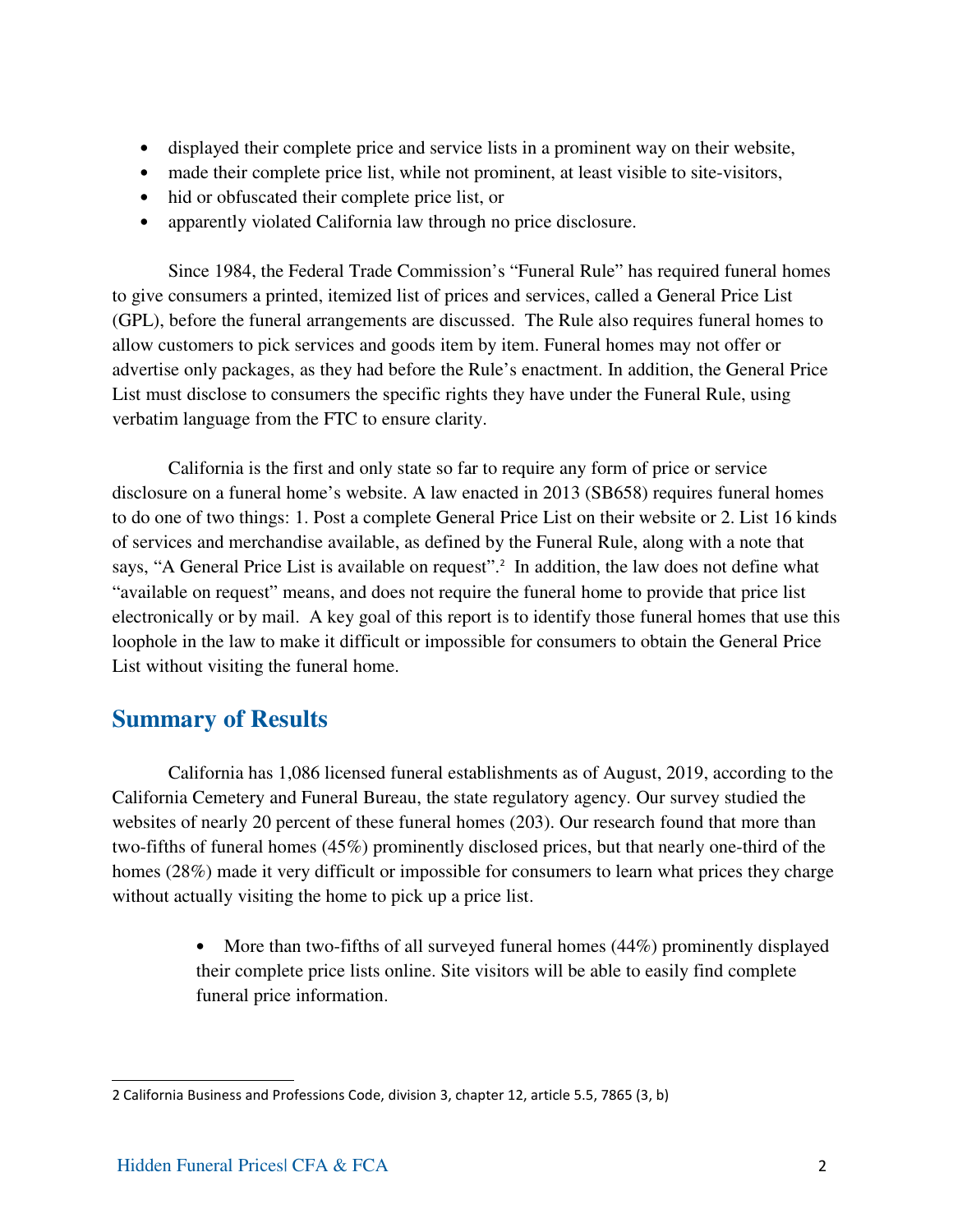• One-quarter (25%) linked their price lists on their websites in such a way that the price list was visible, but not prominent. Visitors to these sites will have to look more closely to find complete price information.

• Another quarter (25%) concealed their complete prices. These funeral homes used the loophole in California law to avoid disclosing prices.

• A small number of funeral homes (3%) appeared to be in violation of state law. These businesses neither posted their price lists nor alerted consumers to the availability of a price list on request.

We also found that funeral homes in some counties or cities were more willing to disclose prominently than in other locations, with homes in the city of Los Angeles being far more likely to post conspicuously than those in the other five areas. Listed from highest to lowest rate of prominent disclosure:

| City of Los Angeles   | 73% |
|-----------------------|-----|
| City of Sacramento    | 52% |
| <b>Orange County</b>  | 47% |
| City of San Francisco | 38% |
| City of San Diego     | 31% |
| Alameda County        | 279 |

# **Importance of Funeral Home Price Disclosure**

There are sound public policy reasons why the FTC enacted the Funeral Rule. Unlike other retail transactions, buying a funeral is a "distress purchase"—it's something no one wants to buy, but that everyone has to buy. Consumers cannot "opt out" of death. Because funeral consumers are frequently grief-stricken, they often cannot make decisions that are as rational as they would make with other large purchases. This puts the funeral director in a position of greater influence than the buyer.

And funerals are relatively expensive. The cost of a full-service conventional funeral (including viewing the body, ceremonies, etc.) is \$7,360.<sup>3</sup> This does *not* include cemetery costs, which frequently adds \$2,000 to \$3,000, and sometimes more.

Even a simple, direct cremation typically costs \$1,500 to \$2,500 in most parts of the US.<sup>4</sup> The Federal Reserve's research shows that most Americans can't pay for an unexpected \$400

<sup>3</sup> National Funeral Directors Association, 2017 data. Accessed at http://www.nfda.org/news/statistics

<sup>4</sup> No trade association compiles and publishes survey data of direct cremation costs, presumably because they do not wish to encourage consumers to think about this lower-cost option. This estimate comes from Funeral Consumers Alliance, which samples prices regularly.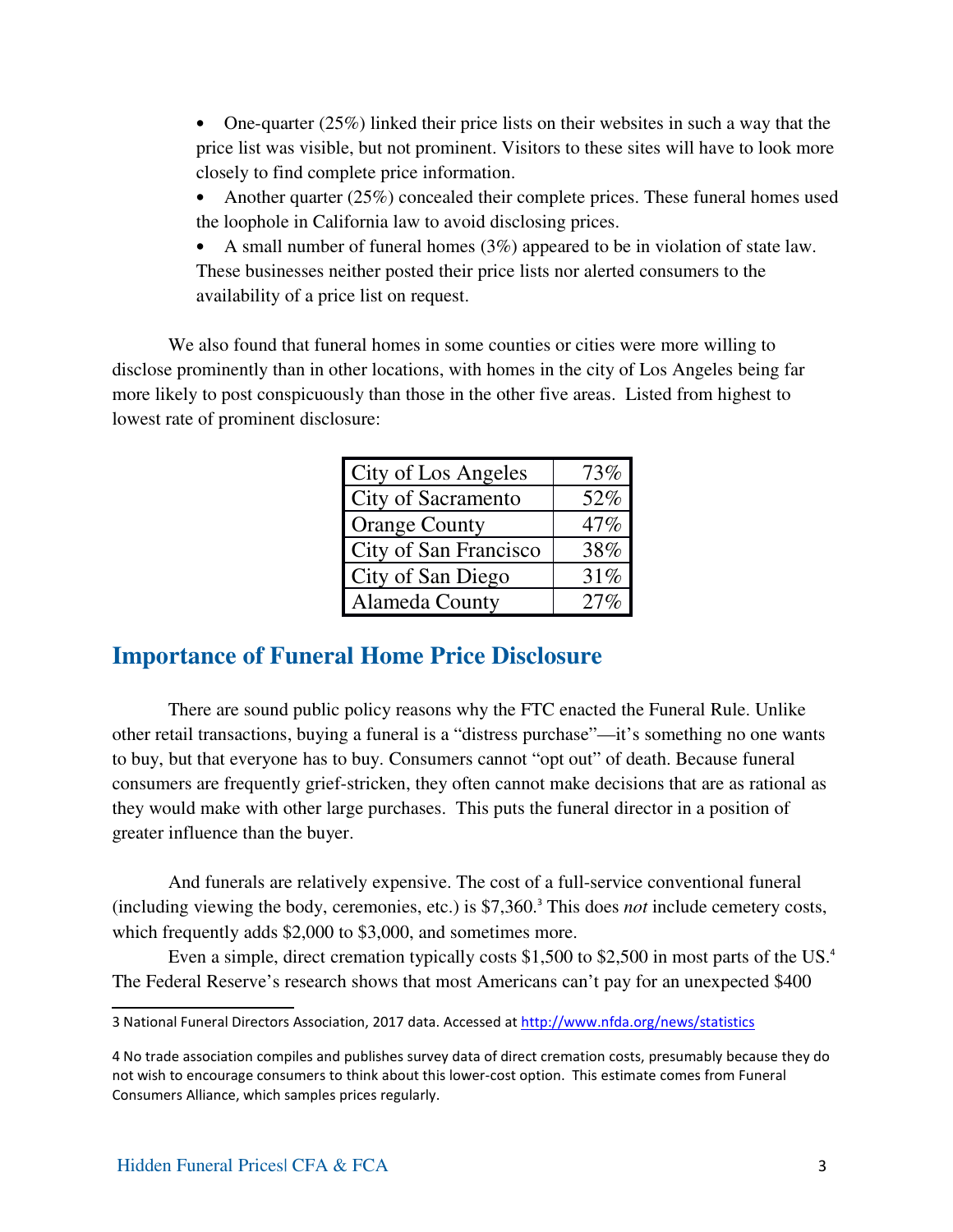expense.<sup>5</sup> It is easy to see that even a simple cremation would constitute a major hardship cost for the average American household. The ubiquity of television ads for small life insurance policies to help cover this expense attests to the financial burden that funerals can impose on many Americans.

The ability of California families to easily compare funeral, burial, and cremation prices gives them a much greater opportunity to plan for funerals in advance and avoid the need to take out expensive personal loans to cover related expenses.

While the FTC's requirement to hand paper price lists to consumers who visit the funeral home is important and helpful, it is also insufficient and now is outdated because funeral homes can easily post the required price lists on their websites. To facilitate online shopping, in 2013 California enacted SB658. Grieving families do not have the time or wherewithal to physically travel to three, four, or five funeral homes in person. The mainstream funeral industry has historically resisted price transparency; it was this refusal to disclose costs that prompted the FTC to put regulations in place. Now in the digital age, most funeral homes ignore the opportunity to post their price lists online. Our 2015 study, *Funeral Shopping Online*, <sup>6</sup> found that only 25 percent of surveyed funeral homes in 10 American cities fully disclosed prices on their website.

# **The California Law Loophole and Its Exploitation by SCI/Dignity**

One-quarter of California funeral homes surveyed (25%) take advantage of the California law loophole to hide their prices. Three-fifths of these homes (33 are) affiliated with Service Corporation International (SCI) under the brand name "Dignity Memorial". This company includes the largest number of funeral homes in the country – about 11 percent of the total. It also refuses to disclose its prices online anywhere in the country, with rare exceptions for some of its subsidiary cremation brands. In our national research, FCA and CFA have found no SCI/Dignity funeral home that included the General Price List online.

In California, utilizing the loophole, SCI/Dignity funeral homes included a sometimes obscure list of services offered followed by the statement, "A general price list is available on request." But when we requested the price lists from 33 SCI/Dignity homes, only two locations responded. One employee provided price lists for five locations in Orange County. One SCI/Dignity location in Los Angeles provided a price list by email.

<sup>5</sup> https://www.federalreserve.gov/publications/files/2017-report-economic-well-being-us-households-201805.pdf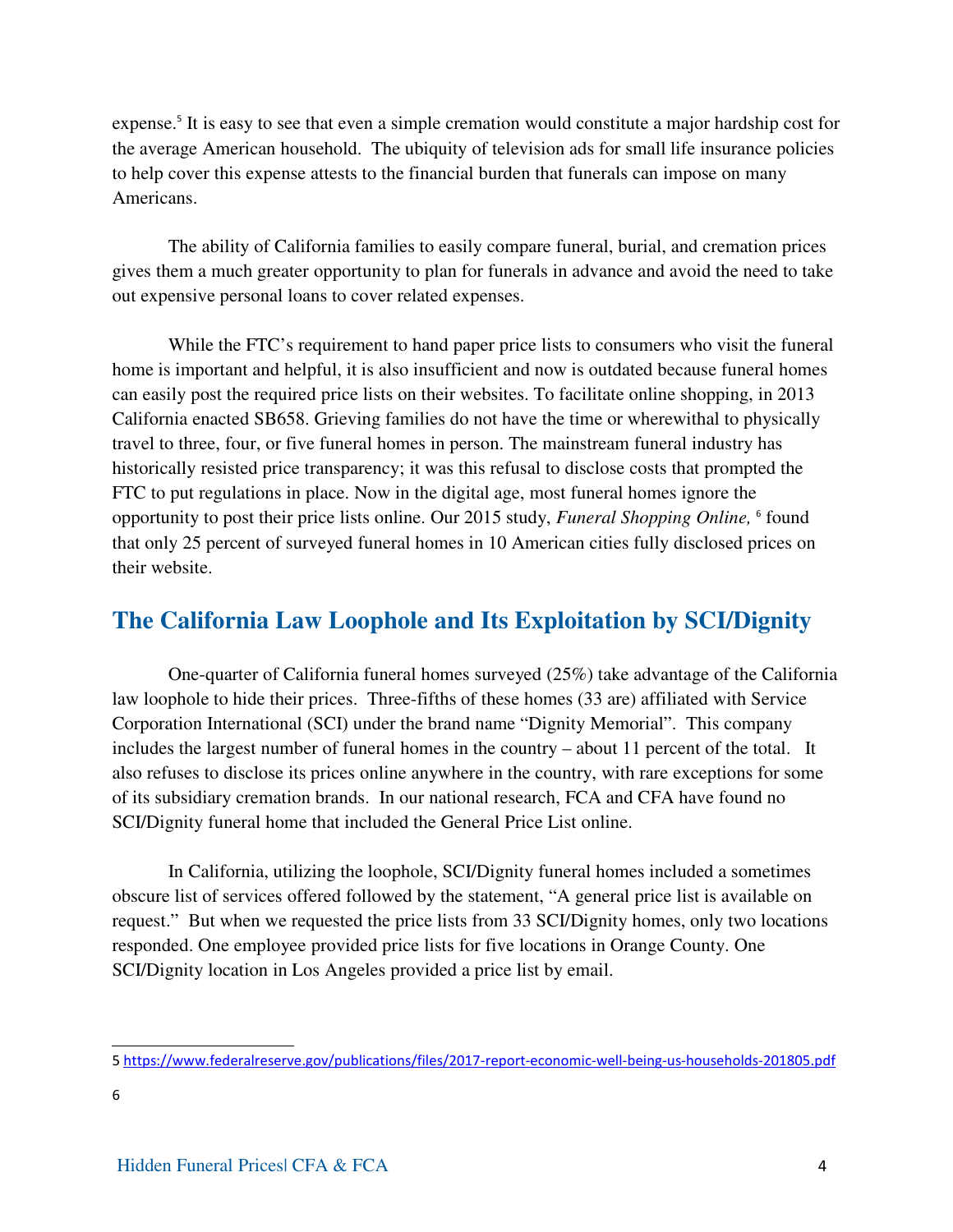Of 20 independently owned funeral homes using the opt-out, seven replied to our email with a price list.

It is clear that despite the law's language, complete price lists are usually available to consumers visiting online but rarely, in our survey sample, from SCI/Dignity funeral homes. There is a clear need for California legislators to close the loophole in the law.

## **A Note on California's "Cremation Culture"**

This study's goal is to learn how many funeral homes display their *complete General Price List.* We do not give credit for advertising pre-packaged cremations or funerals. The FTC Funeral Rule was enacted because the funeral industry insisted that consumers buy packages, whether they wanted all the items included or not.

Those who visit the funeral home websites we list in this survey will notice that more than half of them feature a prominent price for a direct cremation service. This is fine as as far it goes, but does not satisfy our criteria for prominent, full price and service disclosure.

Cremation rates started rising in California and on the west coast decades before the practice became more popular nationwide. In essence, simple cremation has become the tradition in California. Therefore it is not surprising that funeral homes in California often voluntarily feature their affordable direct cremation prices.

Only those funeral homes that posted a complete General Price List in a prominent manner earned our top rating. Those who did not post a General Price List are not only depriving customers of the price information they need, they are depriving customers of the important disclosures about consumer rights that appear on the General Price List:

- the right to shop a la carte
- the right in most cases to decline embalming, which is rarely a legal requirement
- the right to choose basic, less expensive arrangements such as direct cremation or direct/immediate burial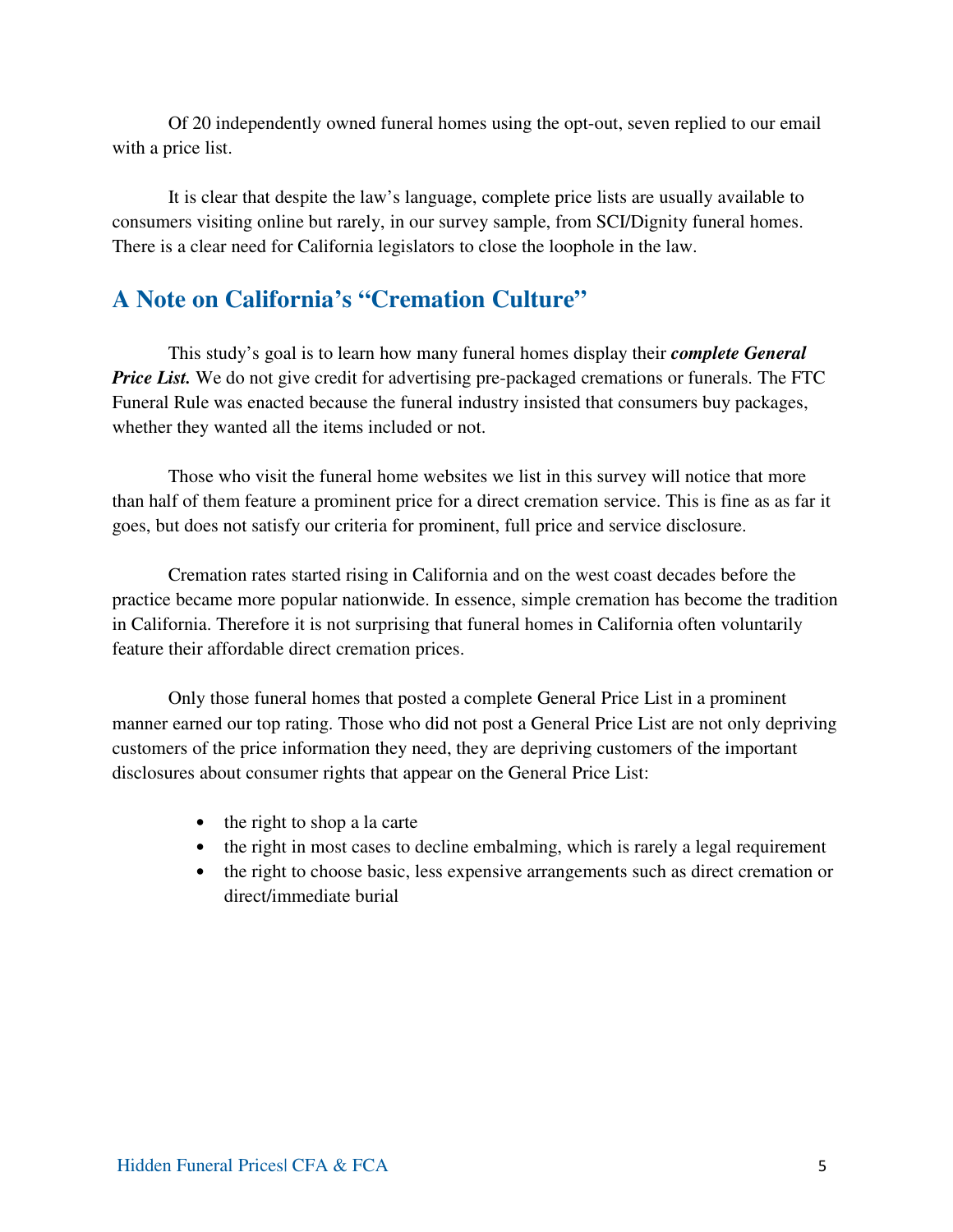### **Method**

We chose several cities and counties throughout California that represent a mix of large, urban areas along with smaller cities and suburbs:

- Alameda County
- City of Los Angeles
- Orange County
- City of San Diego
- City of Sacramento
- City of San Francisco

All funeral homes surveyed were on the official list of active, licensed funeral establishments made available by the California Cemetery and Funeral Bureau, the agency that oversees the funeral and cemetery industries. After excluding any funeral homes that did not have a website, or whose website was under construction, the total number of funeral home websites surveyed was 203. This number represents nearly 20 percent of the state's 1,086 funeral establishments.

Researchers visited the funeral home websites and sorted each site into three categories of disclosure:

**Prominent Disclosure—We rated a funeral home's GPL disclosure as prominent when** the site posted the General Price List in the top-most or left-most menu where most visitors would intuitively look for price and service information; and where the link used the full term "General Price List" or similar, such as "prices" or "price and service information." We also rated a site as a prominent discloser when the GPL was linked in the middle of the home page where a visitor's eye would see it without having to scroll through the screen. These funeral homes ensure their complete prices and services are easy for consumers to find, and represent our view of what a "best practice" should look like.

**Visible Disclosure—**We rated a funeral home's GPL as visible when the site posted the price list anywhere on the home page, including within the bottom-most menu, or at the bottom of the page, or elsewhere on the home page. Consumers may have to scroll through the page and look carefully and closely to find it. While we recognize that these funeral homes have disclosed their complete price list, we recommend that all funeral homes make their price list postings prominent. Merely making them visible, but more difficult to find, is not a consumer-friendly practice.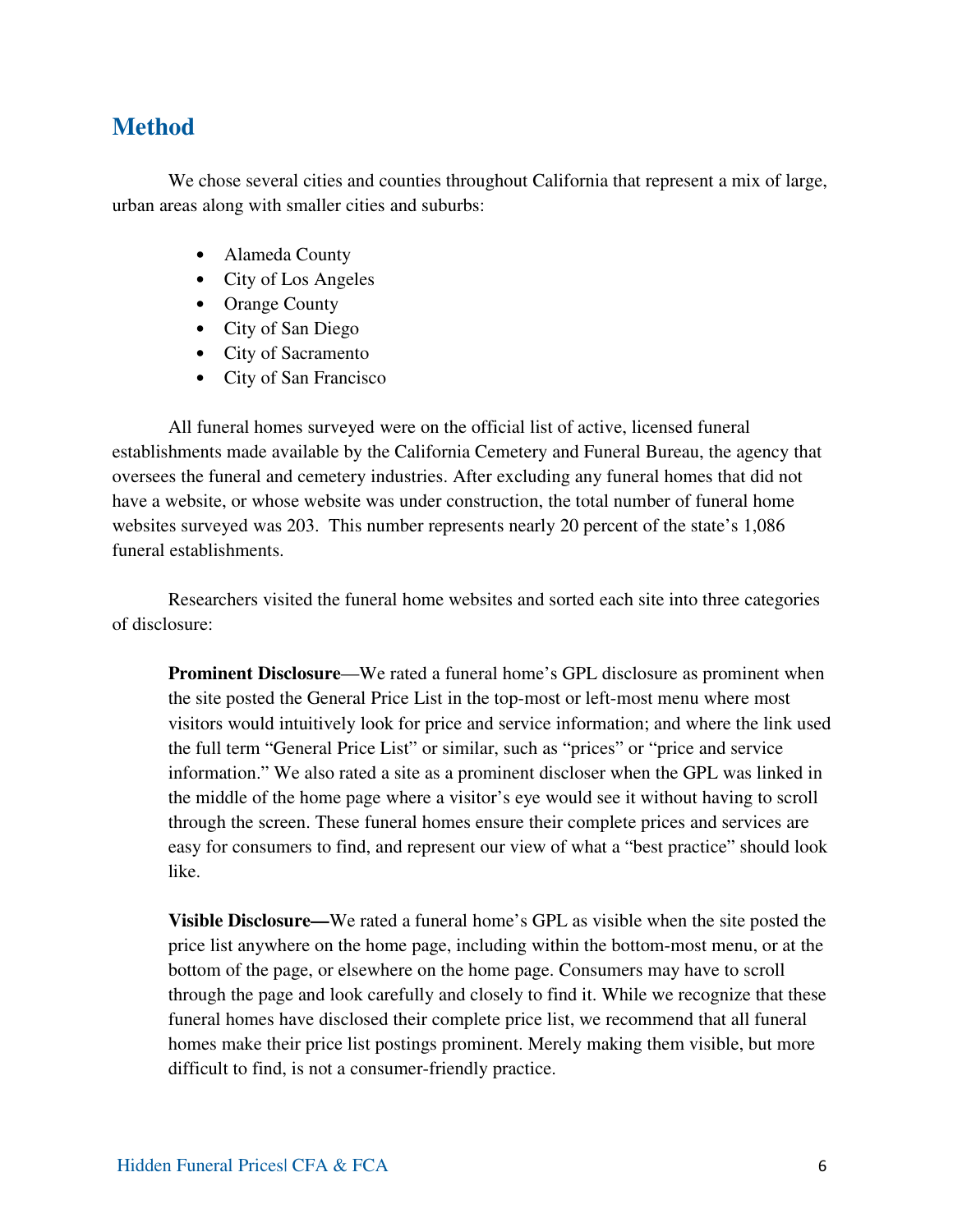**Hidden Prices**—We assigned this rating to funeral homes that use the state's "opt-out" clause. This portion of the law allows a funeral home to avoid posting its General Price List. Instead, the funeral home must list the 16 categories of goods and services offered as defined under the FTC Funeral Rule, and must also include the phrase, "a general price list is available on request."

Note that funeral homes who use the opt-out are in technical compliance with state law. Though legally permissible, this practice flouts the intention of the law and is anticonsumer.

**Apparent Failure to Comply With Law**—Finally, we have listed separately the small number of funeral homes that appear to be in violation of state law. These funeral homes neither post their GPL nor alert consumers to the availability of a GPL on request.

**Attempts to Obtain Price Lists from Funeral Homes Using the "Opt-out"—**We emailed funeral homes who used the "opt-out" posing as a consumer under a pseudonym. We requested "price and service information" for family funeral planning purposes. When the site provided a direct email address, we used that. Other funeral homes required visitors to use an online form, which we filled out with a return email address.

### **Implications for Policymakers and Consumers**

This research confirms what consumer advocates predicted: laws and regulations are necessary to compel funeral homes to disclose their prices and services the way that many other retail sectors do voluntarily. California's landmark 2013 law, though flawed, has convinced most in-state funeral homes to disclose their prices and services online. But its loophole, along with the absence of specific directions for how to post General Price Lists, has allowed a significant minority of funeral homes to continue hiding their costs from public scrutiny.

The California legislature should move quickly to close the "opt-out" loophole in state law. It is clear that legislators intended to help Californians compare prices for one of the most emotionally and financially expensive transactions a family will face. There is no sound public policy reason, in the Internet age, to continue allowing funeral homes—most notably the nation's largest and high-priced chain—to make it very difficult for individual consumers to collect information about prices.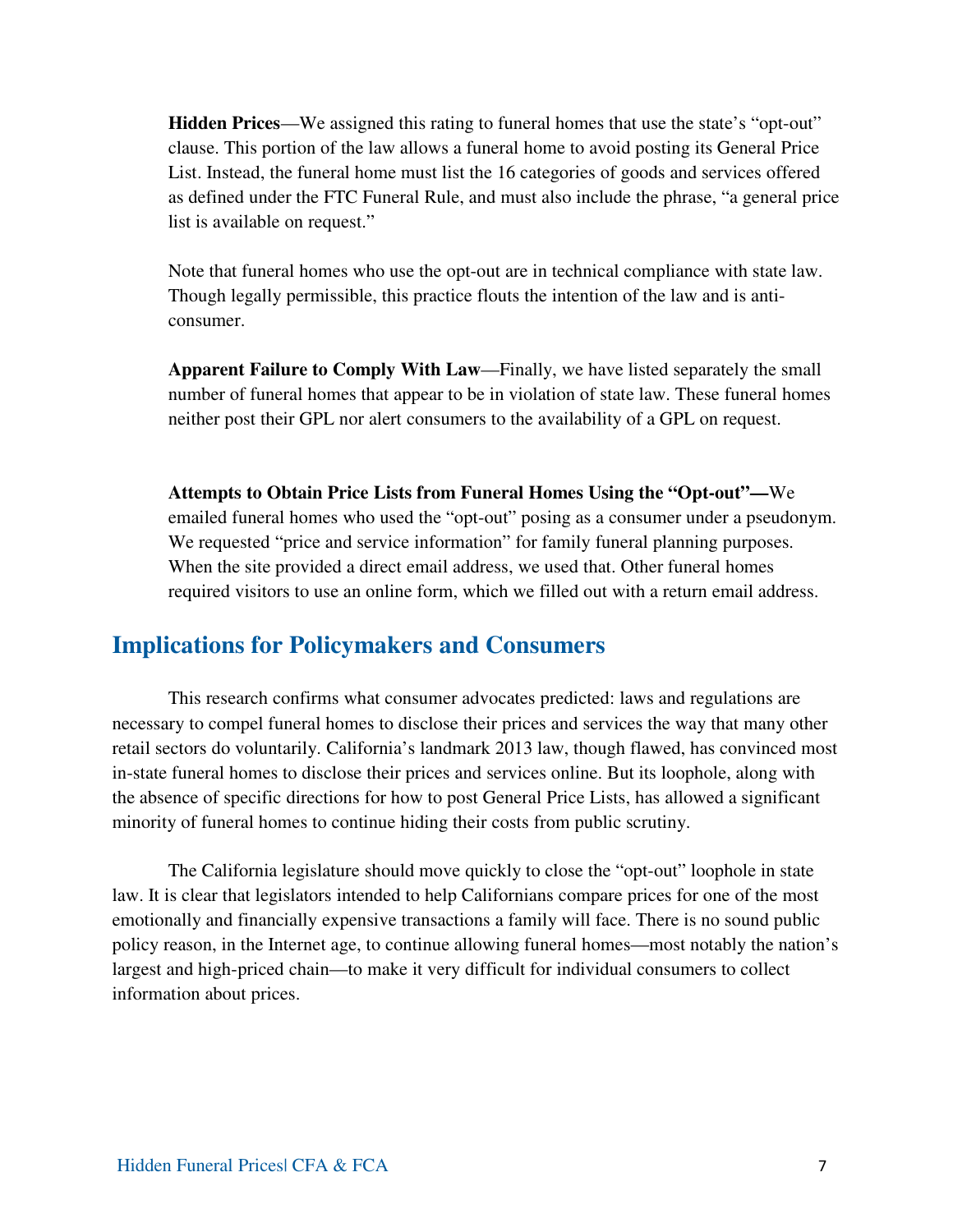Revisions to the law should include clear and consistent directions for how prominently price and service links are to be posted. The 26 percent of funeral homes in our survey that earned only our "visible" rating show the need to set minimum standards for font size and page placement.

We advise consumers to pay careful attention to which funeral homes in their area disclose their prices, and which funeral homes hide them. If a funeral home goes out of its way to make these prices difficult or impossible to find, it may signal that the mortuary is more interested in maximizing profit than in meeting the emotional and budgetary needs of a client family.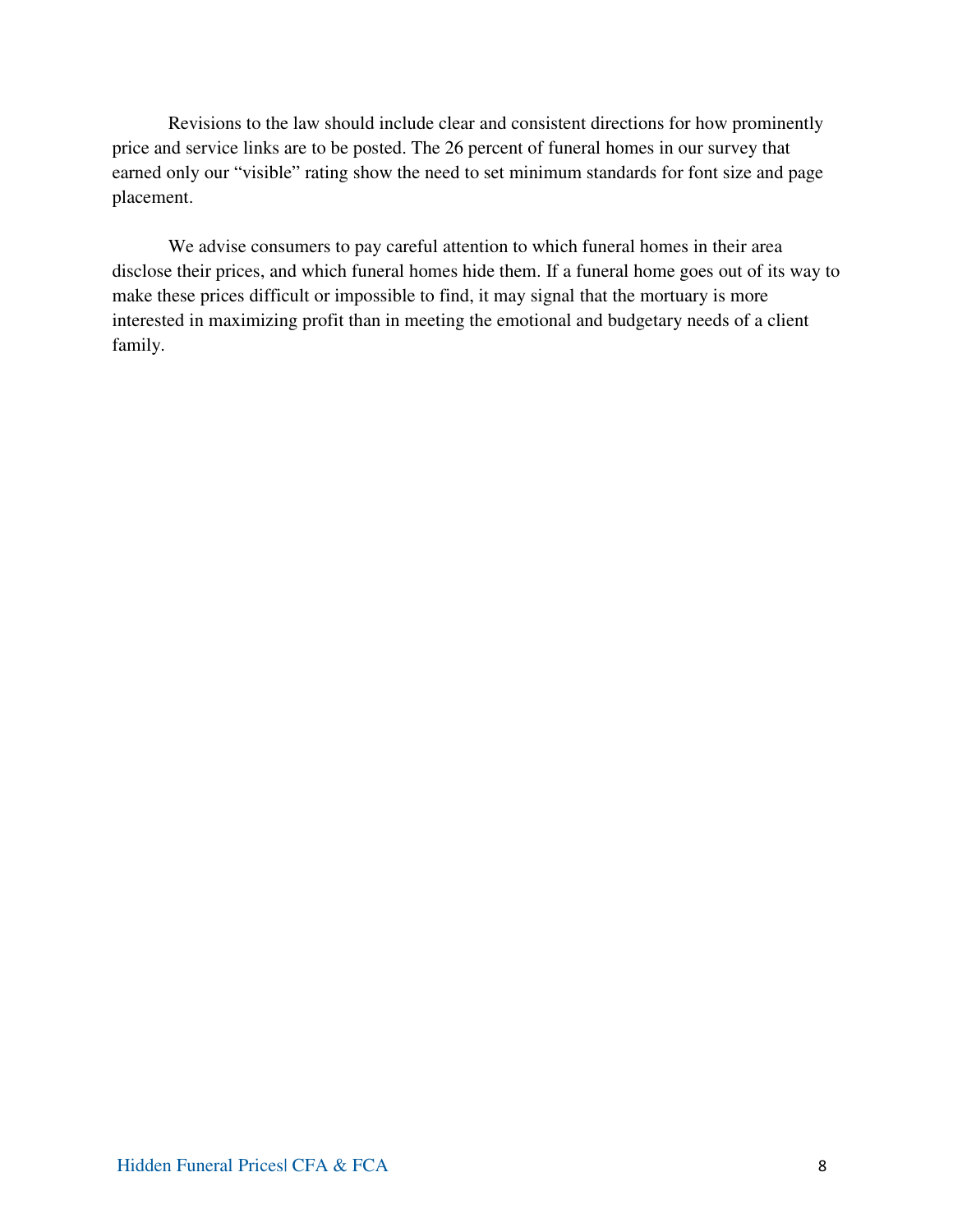# **Appendix: Funeral Home Disclosures by Area**

*Establishments owned or under the control of Service Corporation International/Dignity Memorial are marked.* 

#### **ALAMEDA COUNTY (44 funeral homes)**

#### **Prominent** (27%)

A Special Touch Funeral and Cremation Service Alameda Funeral and Cremation Services Colonial Chapel Deer Creek Funeral Service Grissoms Chapel and Mortuary Mission Funeral Home Ocean View Cremations Pacific Interment Service Santos Robinson Mortuary Stewarts Rose Manor Funeral Service Sunset Funeral, Casket, and Cremation Company Tri-City Cremation and Funeral Service

**Visible** (39%)

Albert Brown Mortuary Bay Area Cremation Society Best Cremation Care Callaghan Mortuary Chapel of the Chimes-Oakland Cooper Chapel Grant Miller-John Cox Greer Family Mortuary and Cremation Services Harris Funeral Home Legacy Center Holy Sepulchre Cemetery and Funeral Center Nautilus Society Payless Cremation Piedmont Funeral Services Sorenson Chapel St. Michael Cemetery and Funeral Center Thompson Funeral Home Wilson and Kratzer

#### **Hidden** (32%)

Berge-Pappas-Smith Chapel of the Angels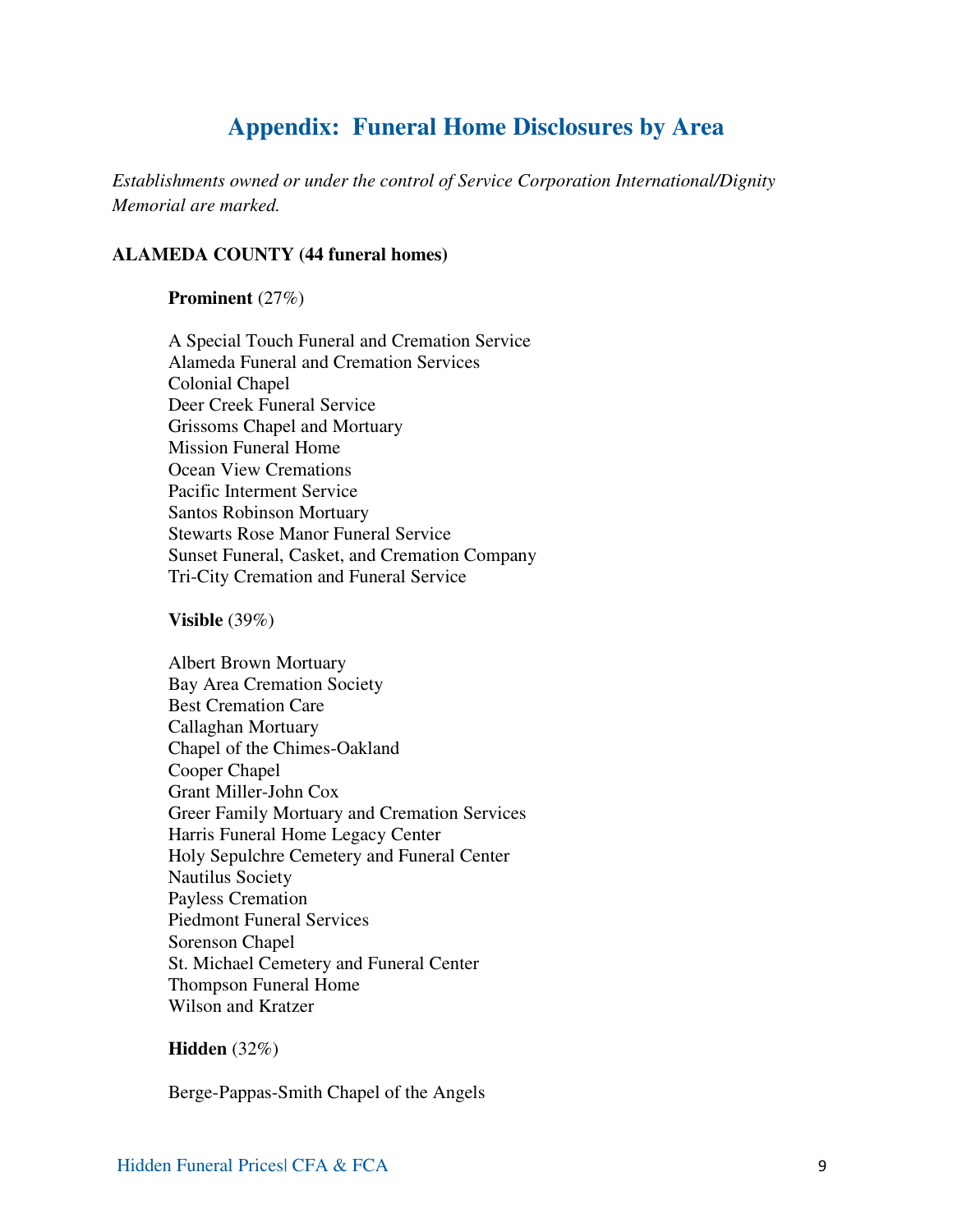CP Bannon Mortuary Fremont Chapel of the Roses Fuller Funerals-Oakland Fuller Funerals-Richmond Graham Hitch Mortuary Jess C. Spencer Mortuary Lima Family Milipitas-Fremont Mortuary (SCI/Dignity) Machado Funeral and Cremation Center Neptune Society of Northern California-Oakland (SCI/Dignity) Neptune Society of Northern California-Livermore (SCI/Dignity) Neptune Society of Northern California-Castro Valley (SCI/Dignity) San Leandro Funeral Home (SCI/Dignity) Trident Society (SCI/Dignity)

#### **Non-compliant:** (2%)

Fouches Hudson Funeral Home

#### **CITY OF LOS ANGELES (37 funeral homes)**

#### **Prominent** (73%)

Abbott and Hast Mortuary Angelus Rosedale Armstrong Family Milloy-Mitten Boyd Funeral Home Calvary Mortuary Chevra Kadisha Mortuary Continental Funeral Home Felipe Bagues Mortuary Forest Lawn Memorial Parks and Mortuary Fukui Mortuary Groman Mortuary Guerra and Gutierrez Mortuaries Harrison Ross Mortuary Hillside Memorial Park Mortuary Home of Peace Memorial Park and Mortuary House of Winston Funeral Services Islamic Center of Southern California Kubota Nikkei Mortuary Los Angeles Funeral Services Los Angeles Mortuary Mount Sinai Mortuary Natural Grace Optima Funeral Home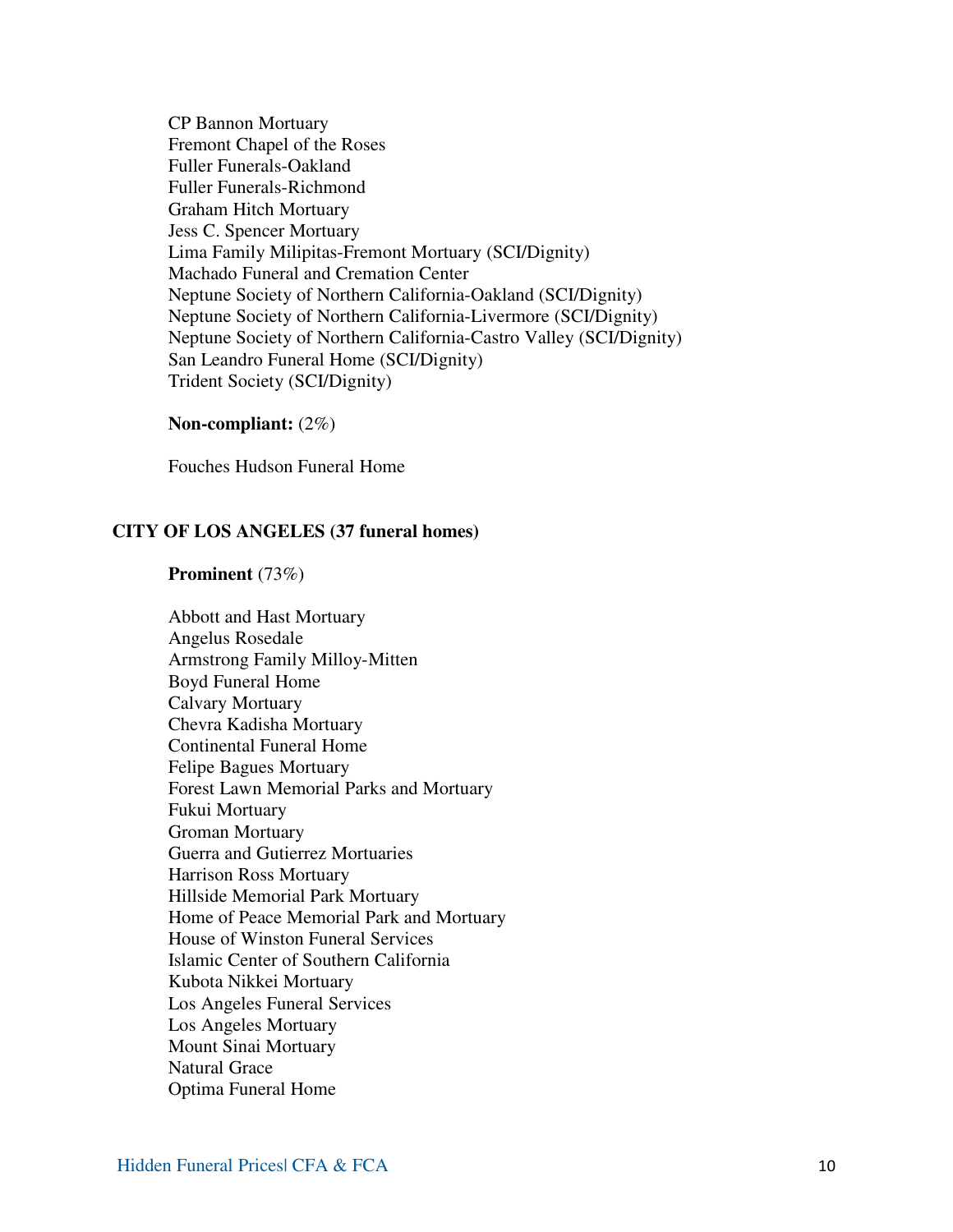Sholom Chapels Solomon's Mortuary Traslados Funerales El Buen Samaritano Undertaking LA

#### **Visible** (5%)

Ashes to Ashes Cremation and Funeral Services Cedar Hill Mortuary and Accommodations

#### **Hidden** (16%)

A Serenity Funeral and Cremation Services East Olympic Funeral Home Funeraria del Angel-Lincoln Heights (SCI/Dignity) Han Kook Mortuary Pierce Brothers Westwood Village Memorial Park and Mortuary (SCI/Dignity) Rachal's Funeral Home

#### **Non-compliant** (5%)

Citizens Funeral Services South Los Angeles Cremation Services

#### **ORANGE COUNTY (59 funeral homes)**

**Prominent** (48%)

An Lac Funeral Services Binh An Funeral Home Brown Colonial Mortuary Buena Park Chapel Renaker Klockgether Mortuary Chapman Funeral Home Community Funeral Service Continental Funeral Home Ferrara and Lee Colonial Mortuary Fond Remembrance Cremation Service Forest Lawn Memorial Parks and Mortuary-Cypress Funeral and Cremation Service of Orange County Eternity Cremation and Burial Services ISOC Mortuary McAulay Wallace Mortuary Natural Grace Funerals O'Connor Mortuary-San Juan Capistrano O'Connor Mortuary-Irvine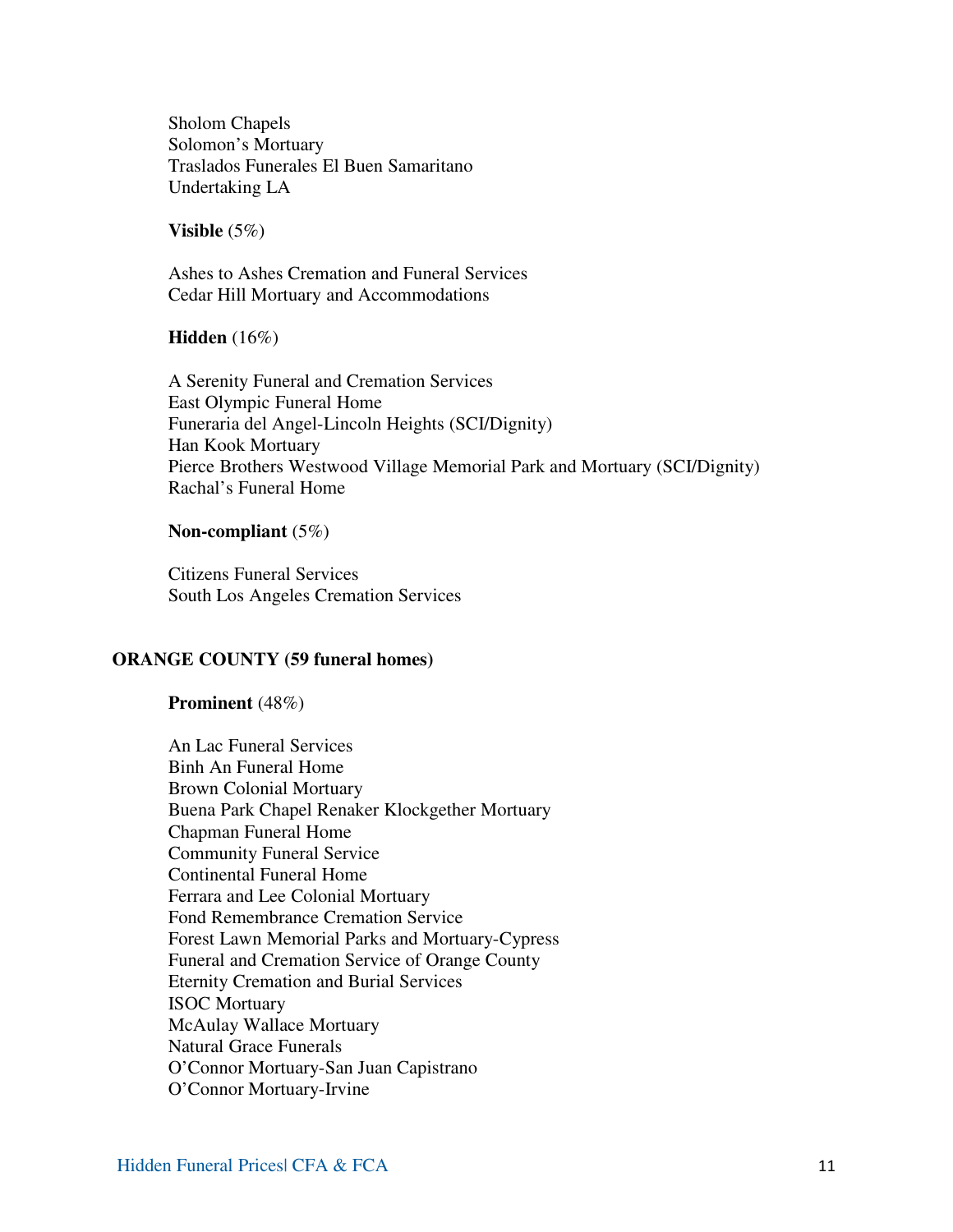O'Connor Mortuary-Laguna Hills Olive Tree Mortuary-Lake Forest Olive Tree Mortuary-Stanton Portal of Peace Cremation Public Direct Cremations Saddleback Chapel Saddleback Funeral Alternatives Shannon Family Mortuary Simplicity Cremation South Coast Family Funeral Services Sunnyside Cremation and Funeral Blue Pacific Cremation and Burial Services

**Visible** (27%)

Accord Cremation and Burial Services Arlington Cremation Services Best Cremation Care Cremation Society of Laguna Cremation Society of Orange Coast Heaven's Gate Funeral Home Heritage Memorial Services Heritage-Dilday Memorial Services Hilgenfeld Mortuary Lesneski Mortuary McCormick and Son Mortuary-Laguna Beach McCormick and Son Mortuary-Laguna Hills Melrose Abbey Memorial Park and Mortuary Memory Garden Memorial Park and Mortuary Neptune Society of Orange County Pacific Cremation Society

**Hidden** (23% )

Advantage Funeral and Cremation Services Berenice's Cremation and Burial Care Dimond and Shannon Mortuary (SCI/Dignity) Fairhaven Memorial Park and Mortuary (SCI/Dignity) Fairhaven Memorial Services (SCI/Dignity) Family Mortuary (SCI/Dignity) Funeraria del Angel (SCI/Dignity) Harbor Lawn-Mt. Olive Memorial Park and Mortuary (SCI/Dignity) Pacific View Memorial Park (SCI/Dignity) Peek Funeral Home (SCI/Dignity) Scott McAulay Family New Options Funeral Service (*the price list is buried two layers deep in the site requiring two clicks through pages; most consumers would not find it)*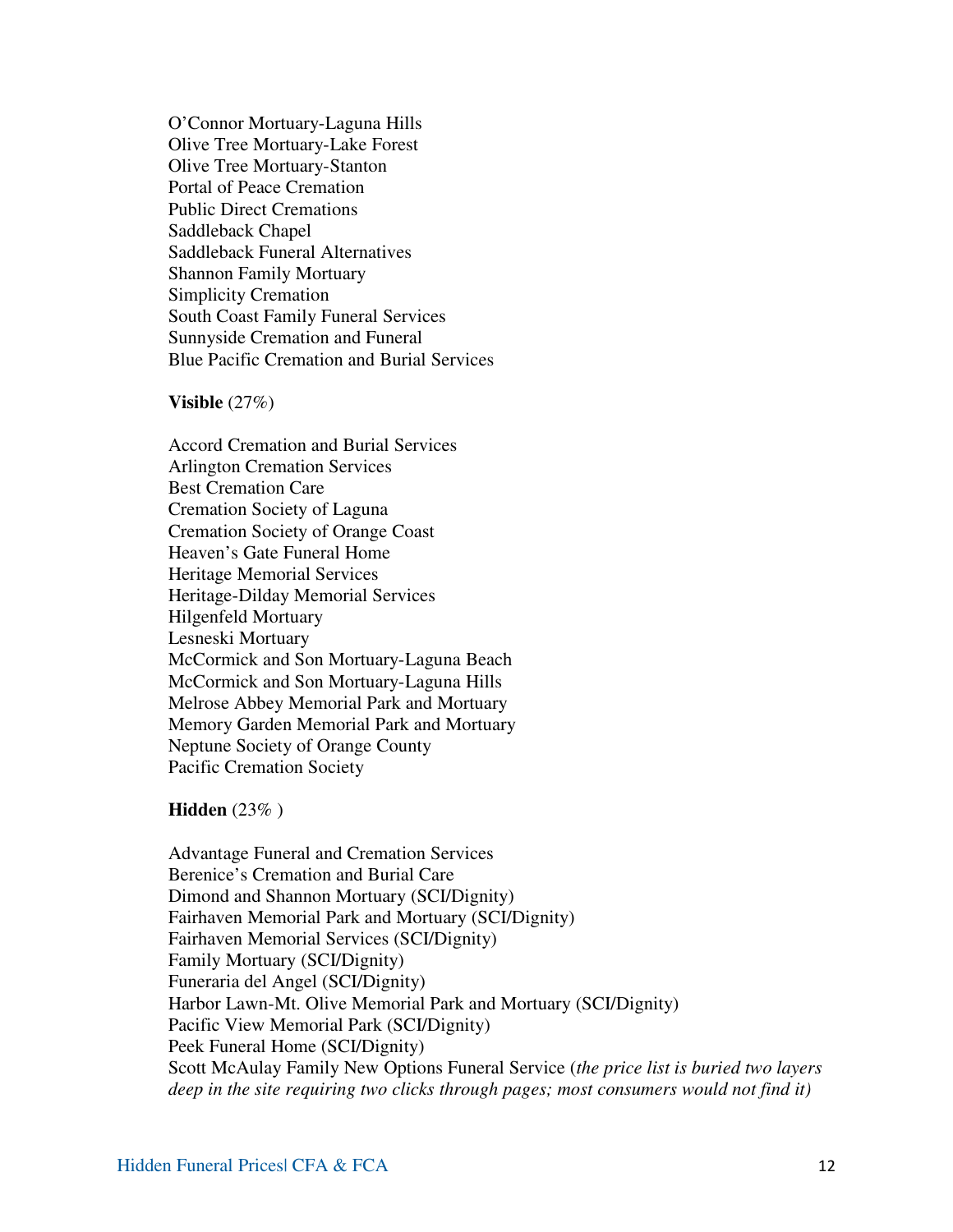Trident Society (SCI/Dignity) Westminster Memorial Park and Mortuary (SCI/Dignity)

**Non-compliant** (2%)

Funeraria Latino Americana Anaheim

#### **CITY OF SACRAMENTO (21 funeral homes)**

#### **Prominent** (52%)

ABC Cremation Society Affordable Cremation and Funeral Center All Faith Cremation East Lawn East Sacramento Mortuary Evergreen Memorial of Sacramento George L. Klumpp Chapel of Flowers Lowest Cost Cremation and Burial North Sacramento Funeral Home Ramsey Wallace Funeral Home and Chapel Sacramento Memorial Lawn Sharer-Nightingale Funeral Chapel

**Visible** (29%)

All Seasons Burial and Cremation Nautilus Society St. Mary Cemetery and Funeral Center Sunset Lawn Chapel of the Chimes Thompson River Chapel W.F. Gormley and Sons

**Hidden** (19%)

` Harry A. Nauman and Son (SCI/Dignity) Lombard Funeral Home (SCI/Dignity) Neptune Society of Northern California-Sacramento (SCI/Dignity) Nicoletti, Culjis, and Herberger Funeral Home (SCI/Dignity)

**Non-compliant** (0%)

#### **CITY OF SAN DIEGO (26 funeral homes)**

**Prominent** (31%)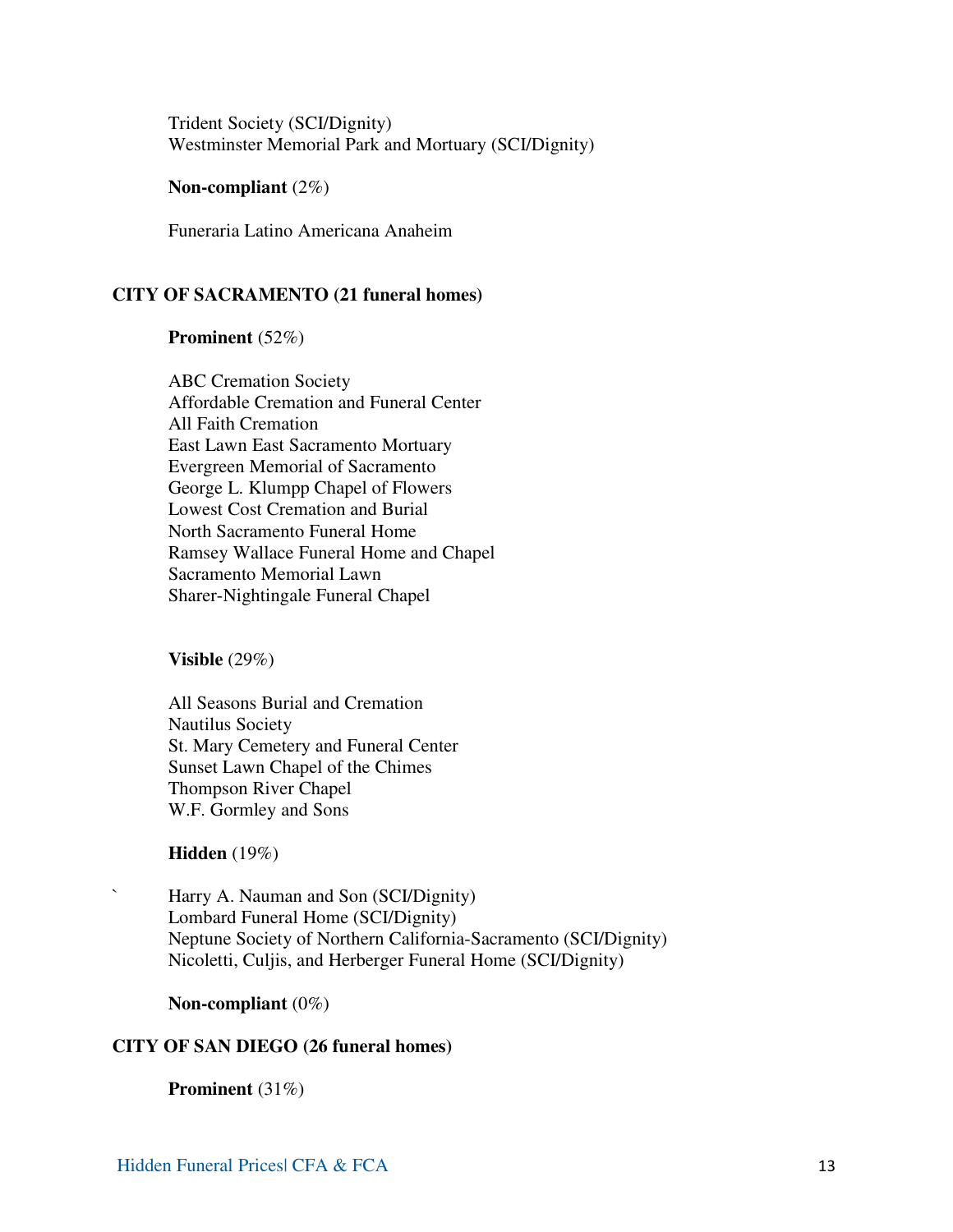All Faiths Mortuary AM Israel Mortuary American Cremation Service Anderson-Ragsdale Mortuary Balboa Cremation Services Bayview Crematory and Burial Services Care Center Cremation and Burial Featheringill Mortuary College Chapel

**Visible** (23%)

Cali Home Funeral Services Clairemont Mortuary Greenwood Memorial Park and Mortuary San Diego Cremation Service Trinity Funeral Services Accucare Cremations and Funerals

#### **Hidden** (38%)

Altar Funeral Home Beardsley-Mitchell Funeral Home (SCI/Dignity) Cypress View Mausoleum, Mortuary, and Crematory (SCI/Dignity) El Camino Memorial (SCI/Dignity) Goodbody Mortuary (SCI/Dignity) Merkley Mitchell Mortuary (SCI/Dignity) Miramar Memorial Services (SCI/Dignity) Pacific Beach La Jolla Chapel (SCI/Dignity) San Diego Funeral Service Trident Society (SCI/Dignity)

**Non-compliant** (8%)

California Cremation and Burial Funerals Your Way

#### **CITY OF SAN FRANCISCO (16 funeral homes)**

**Prominent** (38%)